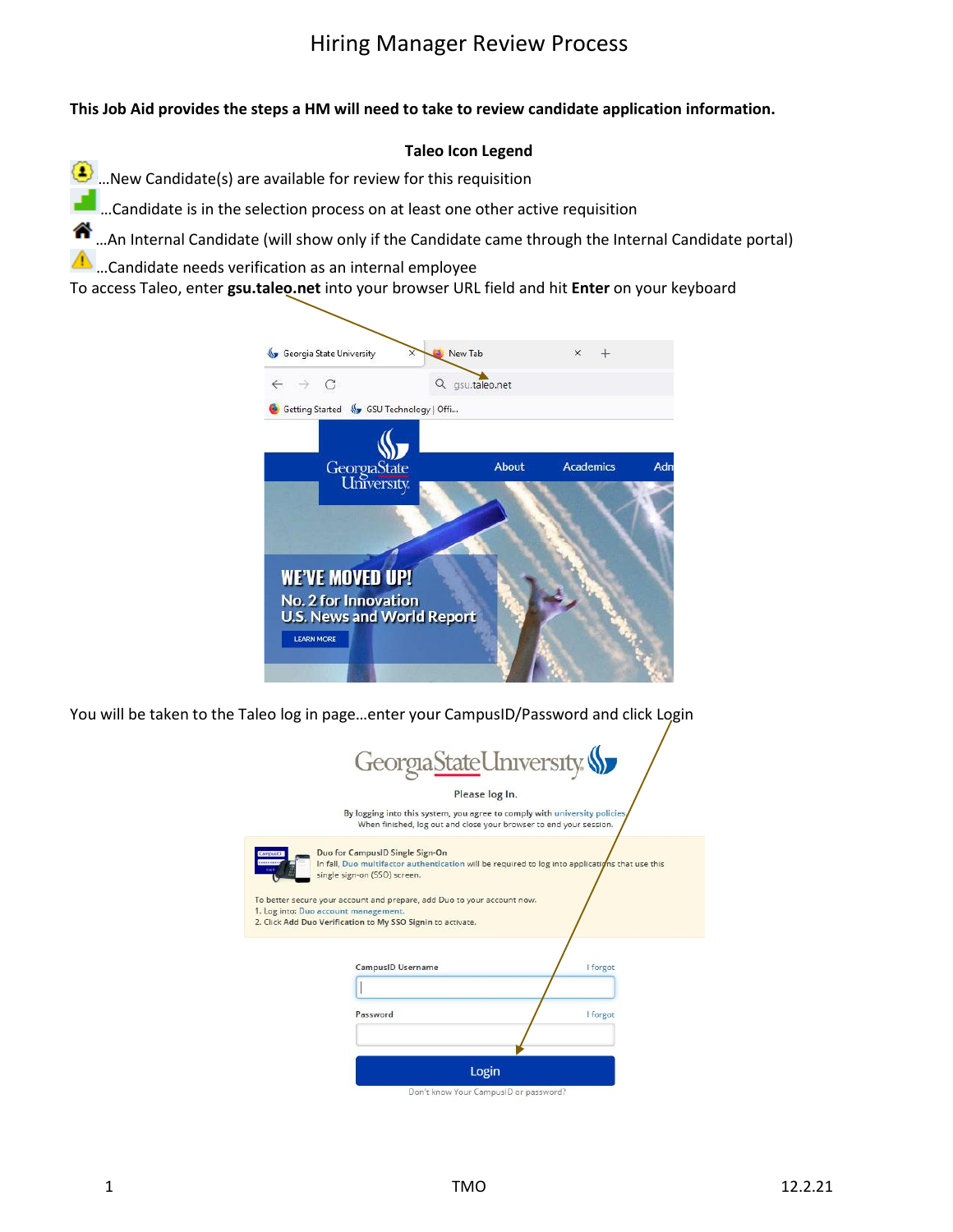On your Taleo homepage, click the **Recruiting** hyperlink in the top blue ribbon.



## On your Recruiting Center homepage, click on **REQUISITIONS** to open your **Requisitions List**.

| <b>ORACLE</b> |                                                                        |              |                     |                    |               |                        | Look up a candidate | Q<br>$\vee$ | <b>2</b> Douglas A Samuels ▼ |
|---------------|------------------------------------------------------------------------|--------------|---------------------|--------------------|---------------|------------------------|---------------------|-------------|------------------------------|
| $\equiv$      | <b>RECRUITING</b>                                                      | <b>TASKS</b> | <b>REQUISITIONS</b> | <b>SUBMISSIONS</b> | <b>OFFERS</b> | <b>CANDIDATE POOLS</b> | <b>SEARCH</b>       |             |                              |
|               | <b>Welcome Douglas A Samuels!</b><br>Welcome to the Recruiting Center. |              |                     |                    |               |                        |                     |             | <b>C</b> Refresh All         |
|               |                                                                        |              |                     |                    |               |                        |                     |             |                              |

⊙



| ORACLE <sup>®</sup>                  |              |                     |                             |                                         | $\overline{\mathbf{z}}$ | Look up a candidate |                   | $\alpha$<br>$\checkmark$ |                                 | $\triangle$ Douglas A Samuels $\blacktriangledown$ |
|--------------------------------------|--------------|---------------------|-----------------------------|-----------------------------------------|-------------------------|---------------------|-------------------|--------------------------|---------------------------------|----------------------------------------------------|
| ≡<br><b>RECRUITING</b>               | <b>TASKS</b> | <b>REQUISITIONS</b> | <b>SUBMISSIONS</b>          | <b>OFFERS</b><br><b>CANDIDATE POOLS</b> |                         | <b>SEARCH</b>       |                   |                          |                                 |                                                    |
| You are here > Requisition List      |              |                     |                             |                                         |                         |                     |                   |                          |                                 | <b>Create Requisition</b>                          |
| Filters $\checkmark$                 | ◕            | 目                   | Requisitions (22)           |                                         |                         |                     |                   |                          |                                 |                                                    |
| $\Box$ Include inactive requisitions |              | <b>FILTERS</b>      | Hire TypeAll O<br>Clear All |                                         |                         |                     |                   |                          |                                 |                                                    |
| ▶ Requisitions                       |              | ē<br>⊕              | More Actions W              |                                         |                         |                     |                   | List Format              | Default requisition list format | $\mathbf{v}$                                       |
| <b>Apply Filters</b><br>Clear All    |              | $\square$ $\vee$    | $\bigoplus$<br><b>i b</b>   | $\boxtimes$<br>Title                    | $1 -$                   | $\blacksquare$      | Recruiter         | <b>Status</b>            | <b>Status Detail</b>            | <b>Posting Date</b>                                |
|                                      |              | $\Box$              | 5                           | <b>Accounting Assistant, Senior</b>     |                         | 21000771            | Alston<br>Cornisa | Open                     | Posted<br>(09/21/21)            | 08/24/21                                           |
|                                      |              | $\Box$              | 5                           | Accounting Assistant, Senior            |                         | 21000773            | Alston<br>Cornisa | Open                     | Expired<br>(08/31/21)           | 08/17/21                                           |
|                                      |              | $\Box$              | 45                          | Administrative Assistant                |                         | 21000907            | Alston<br>Cornisa | Open                     | Expired<br>(09/12/21)           | 09/07/21                                           |
|                                      |              | $\Box$              | $\bigcirc$ 13               | Administrative Assistant                |                         | 21001024            | Alston<br>Cornisa | Open                     | Posted<br>(09/23/21)            | 09/09/21                                           |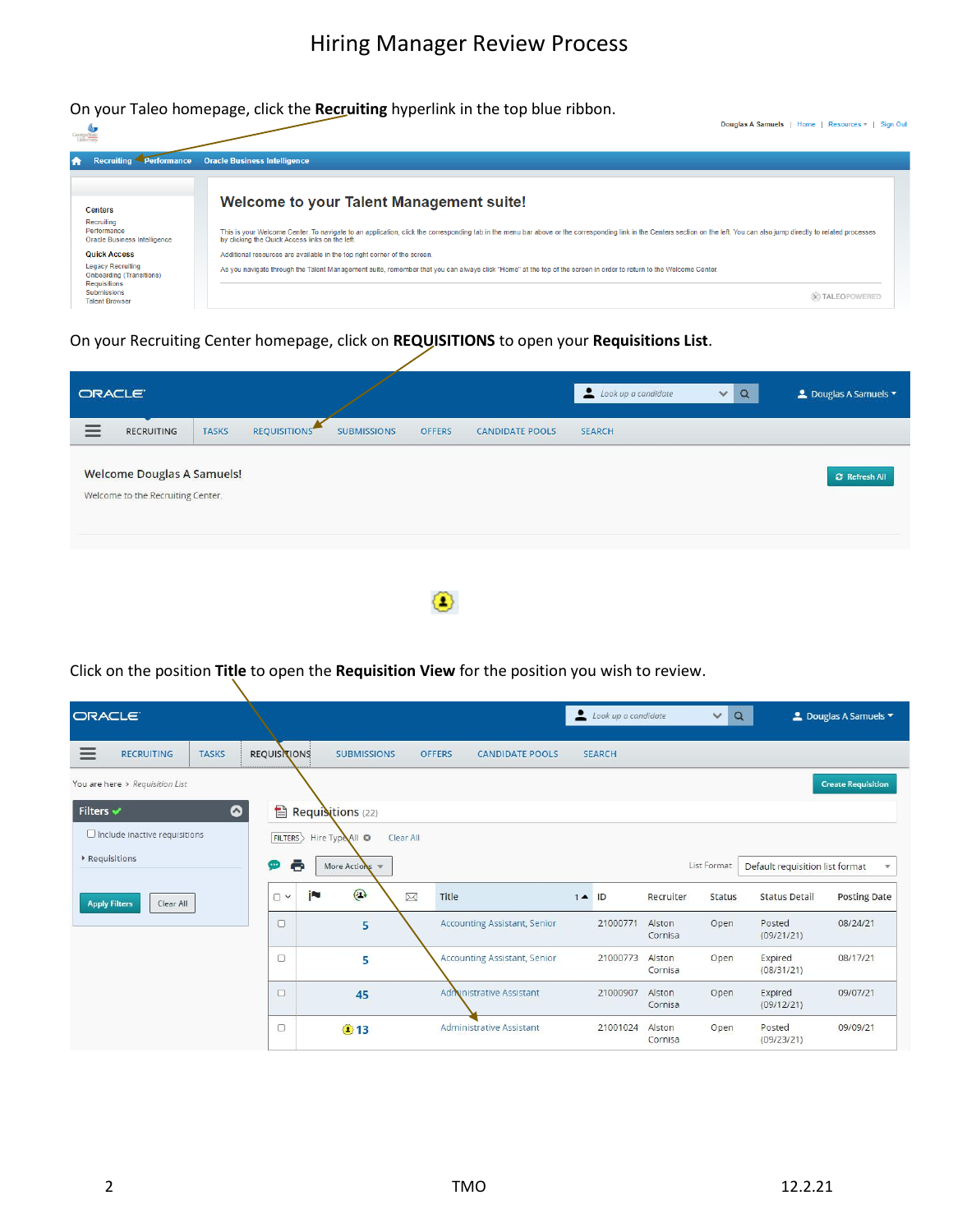### You should see the **Requisition View** screen.

 $\prime$ 

| ORACLE <sup>®</sup>                                                          |                                                             | Look up a candidate                                                        | $\alpha$<br>■ Douglas A Samuels<br>$\checkmark$                                      |
|------------------------------------------------------------------------------|-------------------------------------------------------------|----------------------------------------------------------------------------|--------------------------------------------------------------------------------------|
| <b>RECRUITING</b><br><b>TASKS</b><br>$=$                                     | <b>REQUISITIONS</b><br><b>SUBMISSIONS</b><br><b>OFFERS</b>  | <b>CANDIDATE POOLS</b><br><b>SEARCH</b>                                    |                                                                                      |
| You are here > Requisition List > Requisition View                           |                                                             |                                                                            | 這<br><b>Back to Requisition List</b><br>∢                                            |
| ◎<br><b>Summary</b>                                                          | Administrative Assistant (ID: 21001024)                     |                                                                            |                                                                                      |
| $\star$<br>Status: Open - Posted                                             | ଈ<br>e<br>m.<br>More Actions                                |                                                                            | <b>All Candidates 14</b>                                                             |
| Posted on: 09/09/21<br>Latest Action: Collaborators Added                    | <b>Requisition Info</b><br><b>Prescreen Alerts</b>          | Attachments<br>Approvals                                                   | <b>Q</b><br>Sourcing<br>History                                                      |
| Hired Candidate(s): 0 out of 1<br><b>Active Candidates</b><br>New candidates |                                                             |                                                                            | <b>Edit All</b><br><b>Expand All</b><br>English (Base)<br>$\mathcal{L}$<br>Language: |
| 14                                                                           | ▲ Req - Logistic                                            |                                                                            | P                                                                                    |
| <b>STRUCTURE</b>                                                             | Identification                                              |                                                                            |                                                                                      |
| • Organization<br>Sustainability Initiatives<br>• Primary Location           | PRF last updated on<br>07/10/18                             | Justification<br>Replacement                                               | Number of Openings<br>$\mathbf{1}$                                                   |
| Atlanta Campus, Georgia<br>· Job Field<br>Administrative Phofessional        | <b>Requisition Title</b><br><b>Administrative Assistant</b> | If the position is a replacement, state the<br>name of the last incumbent. | Last Date Worked by Incumbent.<br>01/17/20                                           |
|                                                                              |                                                             |                                                                            |                                                                                      |

Click on **Active Candidates** to retrieve the list of all active candidates who have met the Minimum Hiring Standards for the position. The **Submission List** view will open with the list of Candidates.

| <b>ORACLE</b>                                                        |                                    |                                                                                                                   |                        |               | Look up a candidate | $\checkmark$            | $\alpha$                     |        | $\triangle$ Douglas A Samuels $\blacktriangleright$ |              |
|----------------------------------------------------------------------|------------------------------------|-------------------------------------------------------------------------------------------------------------------|------------------------|---------------|---------------------|-------------------------|------------------------------|--------|-----------------------------------------------------|--------------|
| <b>RECRUITING</b><br><b>TASKS</b><br>$=$                             | <b>REQUISITIONS</b>                | <b>SUBMISSIONS</b><br><b>OFFERS</b>                                                                               | <b>CANDIDATE POOLS</b> | <b>SEARCH</b> |                     |                         |                              |        |                                                     |              |
| You are here > Requisition List > Requisition View > Submission List |                                    |                                                                                                                   |                        |               |                     |                         |                              |        | Back to Requisition                                 |              |
| ◎<br>Filters v                                                       |                                    | 10: 21001288) Submissions for: Administrative Assistant (Limited Term Office/Clerical) (Requisition ID: 21001288) |                        |               |                     |                         |                              |        |                                                     |              |
| · Selection process                                                  | FILTERS                            | In selection process @<br>Clear All                                                                               |                        |               |                     |                         |                              |        |                                                     |              |
| Step<br>Pre-Screen                                                   | ¢.<br>$P_{\alpha}$<br>⊕            | ō<br>More Actions $\sqrt{\ }$                                                                                     |                        |               |                     | List Format             | Education                    |        |                                                     | $\mathbf{v}$ |
| Hiring Manager Review<br>1st Interview (3)                           | jN<br>U v                          | $\circledR$<br>Candidate                                                                                          | $1 -$                  |               | Step                | <b>Selection Status</b> | Assets                       | Result | Grade                                               | Edu          |
| Final Review                                                         | $\Box$                             | Neal, Veronica (2405859)                                                                                          |                        |               | 1st<br>Interview    | Not Scheduled           | 0/0                          | 100%   |                                                     | Ass<br>1C    |
| Pre-Offer<br>Offer                                                   | $\Box$                             | nganza, Imani (2405378)                                                                                           |                        |               | 1st<br>Interview    | Not Scheduled           | 0/0                          | 60%    |                                                     | Hig<br>Dip   |
| Hire                                                                 | O                                  | Shirley, Syretha J (2202193)                                                                                      |                        |               | 1st<br>Interview    | Not Scheduled           | 0/0                          | 33%    |                                                     | Hig<br>Dip   |
| Candidates                                                           | $\left\langle \cdot \right\rangle$ |                                                                                                                   |                        |               |                     |                         |                              |        |                                                     | ¥            |
| > Submissions                                                        | 0 item(s) selected.                |                                                                                                                   |                        |               |                     | Page                    | of $1$ $(1-3)$ of $3$ items) | ĸ      |                                                     |              |

Click on the **Candidate** name to open the Candidate's submission record. The **Submission View** screen will appear.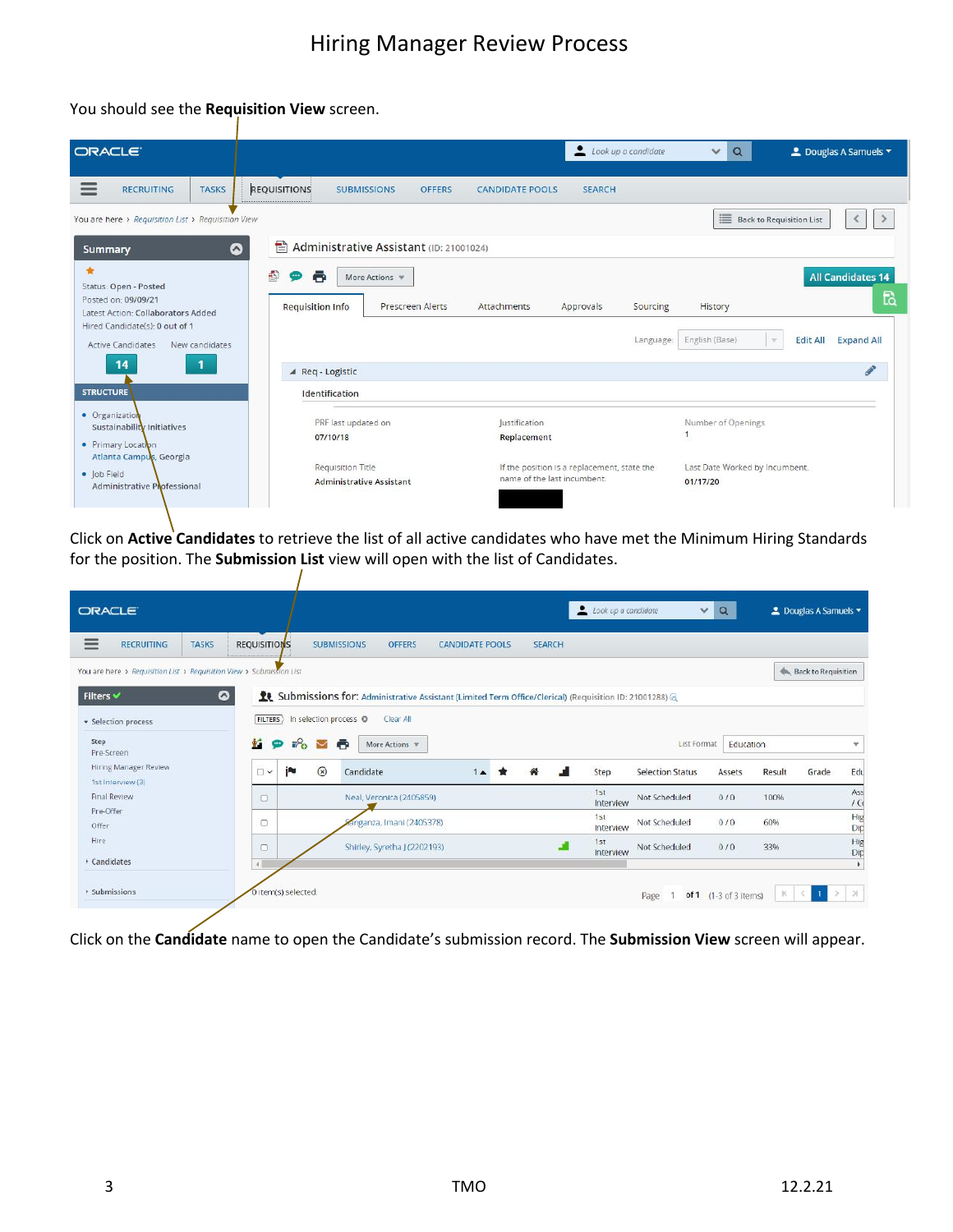

You'll see the Candidate name to the right of **Submission:**

Click on the **Resume** icon in the **Summary** box to open the Candidate's Resume in the **Viewing Attached resume(s)** panel that opens to the right of the **Summary** box (see bottom of page 5)

To view the **Resume** of the next **Candidate**, click the right arrow to the right of the Back to Submission List button. If this button is greyed out, there are no more **Candidate**s to review.

If a Resume doesn't appear in the **Viewing Attached resume(s)** panel, the system may not be recognizing the Resume in the **Attachments** section…click on the **Attachments** tab to open the **Attachments** section.

| <b>ORACLE</b>                                                                         |                                                                                                                     | Look up a candidate | $\alpha$<br>$\vee$      | $\triangle$ Douglas A Samuels $\blacktriangledown$ |
|---------------------------------------------------------------------------------------|---------------------------------------------------------------------------------------------------------------------|---------------------|-------------------------|----------------------------------------------------|
| <b>RECRUITING</b><br><b>TASKS</b><br>$=$                                              | <b>REQUISITIONS</b><br><b>SUBMISSIONS</b><br><b>CANDIDATE POOLS</b><br><b>OFFERS</b>                                | <b>SEARCH</b>       |                         |                                                    |
| You are here >  > Requisition View > Submission List > Submission View                |                                                                                                                     |                     | Back to Submission List | $\leq$<br>$\rightarrow$                            |
| ۵<br><b>Summary</b>                                                                   | <b>E</b> Submission:<br>for Administrative Assistant (ID: 21001024) @                                               |                     |                         |                                                    |
| * 4 2<br><b>Q</b> Resume                                                              | $\mathcal{P}_{\mathbf{c}}$<br>ō<br>М<br>œ<br>More Actions $\Psi$<br>Job Submission<br><b>Attachments</b><br>History |                     | Language: English       | <b>Edit All</b><br><b>Expand All</b>               |
| • 4 other active submission(s)                                                        | $\triangle$ Resume                                                                                                  |                     |                         | $\mathscr{E}$                                      |
| <b>General Profile</b><br>Submission                                                  | <b>Candidate Personal Information</b>                                                                               |                     |                         |                                                    |
| <b>O</b> HIGHLIGHTS (CURRENT SUBMISSION)<br>Required met<br>Assets met<br>Result      | Internal Candidate<br><b>No</b>                                                                                     |                     |                         |                                                    |
| 0/0<br>0%<br>0/0<br><b>Step: Hiring Manager Review</b><br><b>Status: Not Reviewed</b> | First Name<br>Last Name                                                                                             |                     |                         |                                                    |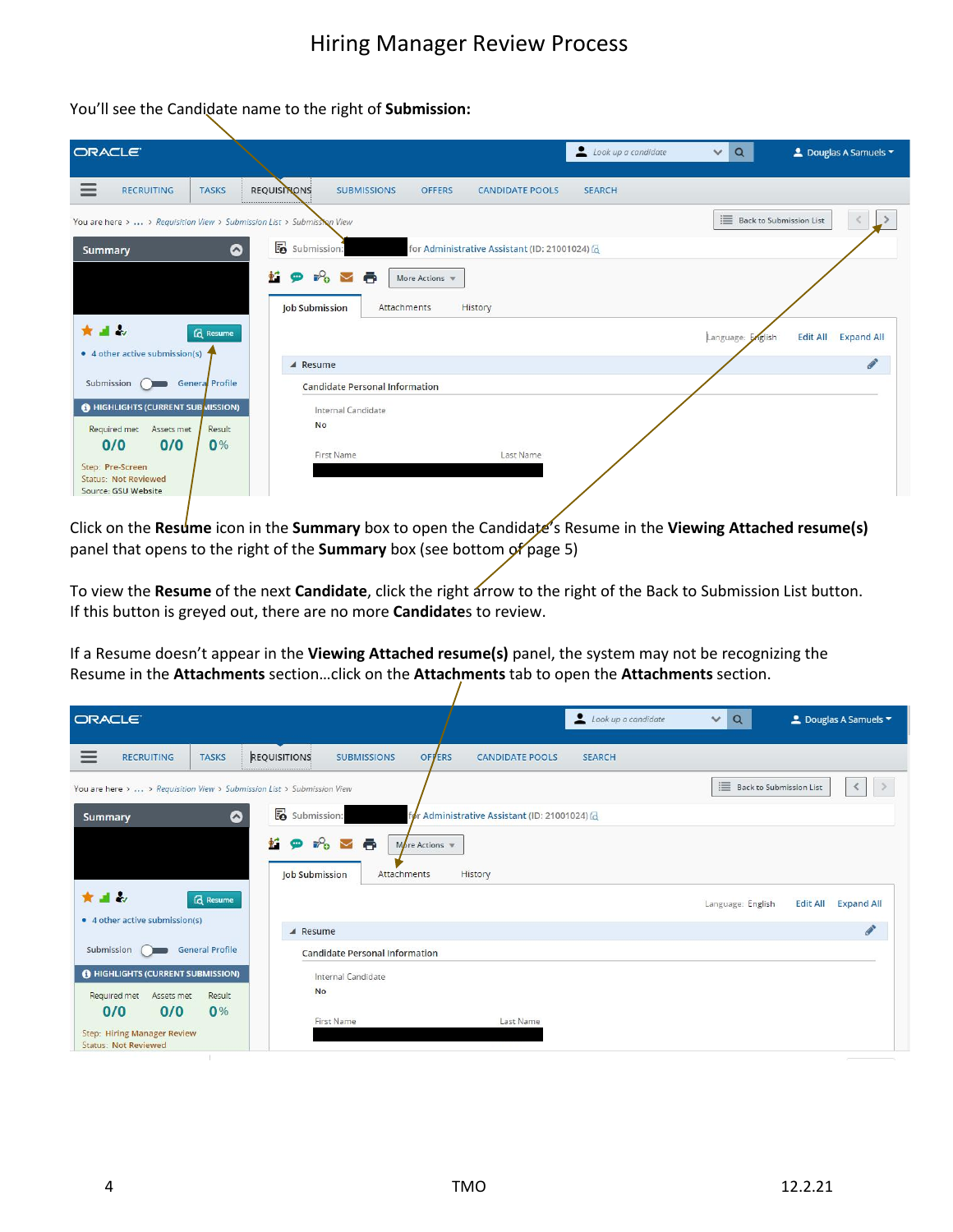In the **Attachments** section, scroll down till you see the Resume document filename in the **File Name** column and click on the  $\frac{d}{d}$  icon to the right of the document name to open the Resume...

| <b>ORACLE</b>     |                                                                   |                        |                                                                        |                                                                           |                         | Look up a candidate<br>$\alpha$<br>■ Douglas A Samuels<br>$\checkmark$ |          |                                     |   |  |
|-------------------|-------------------------------------------------------------------|------------------------|------------------------------------------------------------------------|---------------------------------------------------------------------------|-------------------------|------------------------------------------------------------------------|----------|-------------------------------------|---|--|
| $=$               | <b>RECRUITING</b>                                                 | <b>TASKS</b>           | <b>REQUISITIONS</b><br><b>SUBMISSIONS</b>                              | <b>OFFERS</b>                                                             | <b>CANDIDATE POOLS</b>  | <b>SEARCH</b>                                                          |          |                                     |   |  |
|                   |                                                                   |                        | You are here >  > Requisition View > Submission List > Submission View |                                                                           |                         |                                                                        |          | 這<br><b>Back to Submission List</b> | ≺ |  |
| <b>Summary</b>    |                                                                   | ◎                      | Submission:                                                            | for Administrative Assistant (ID: 21001024)                               |                         |                                                                        |          |                                     |   |  |
|                   |                                                                   |                        | $\mathcal{P}_{\bullet}$<br>ŧ.<br>e<br>$\sim$                           | More Actions v                                                            |                         |                                                                        |          |                                     |   |  |
|                   |                                                                   |                        | Job Submission                                                         | Attachments(1)<br>History                                                 |                         |                                                                        |          |                                     |   |  |
| $\star$ at $\sim$ |                                                                   | <b>Q</b> Resume        |                                                                        | Attached Resume(s) relevant to this Submission   Upload Resume Attachment |                         |                                                                        |          |                                     |   |  |
|                   | • 4 other active submission(s)                                    |                        |                                                                        |                                                                           |                         |                                                                        |          |                                     |   |  |
| Submission        |                                                                   | <b>General Profile</b> | <b>File Name</b>                                                       | Attached by                                                               | Visible to<br>candidate | Size                                                                   | Date     | Description                         |   |  |
|                   | HIGHLIGHTS (CURRENT SUBMISSION)                                   |                        | Resu<br>me1.doc                                                        | 日子之间<br>Candidate                                                         | Yes                     | 42 KB                                                                  | 09/17/21 |                                     |   |  |
|                   | Required met<br>Assets met                                        | Result                 | ×.                                                                     |                                                                           |                         |                                                                        |          |                                     |   |  |
|                   | 0/0<br>0/0                                                        | 0%                     |                                                                        | Other Attachments relevant to this Submission   Upload Other Attachment   |                         |                                                                        |          |                                     |   |  |
|                   | <b>Step: Hiring Manager Review</b><br><b>Status: Not Reviewed</b> |                        | There are no file attachments for this section                         |                                                                           |                         |                                                                        |          |                                     |   |  |

…the Resume will open in the **Viewing Atta***ched resume(s)* panel…if it does not open in the viewing panel, download the Resume by clicking the download icon.

| <b>ORACLE</b>    |                                                      |                        |                                                                        |                                                         |               |                                               | Look up a candidate                                                                                                                                                                | $\alpha$<br>$\checkmark$ | <b>■</b> Douglas A Samuels ▼   |
|------------------|------------------------------------------------------|------------------------|------------------------------------------------------------------------|---------------------------------------------------------|---------------|-----------------------------------------------|------------------------------------------------------------------------------------------------------------------------------------------------------------------------------------|--------------------------|--------------------------------|
|                  | <b>RECRUITING</b>                                    | <b>TASKS</b>           | <b>REQUISITIONS</b>                                                    | <b>SUBMISSIONS</b>                                      | <b>OFFERS</b> | <b>CANDIDATE POOLS</b>                        | <b>SEARCH</b>                                                                                                                                                                      |                          |                                |
|                  |                                                      |                        | You are here >  > Requisition View > Submission List > Submission View |                                                         |               |                                               |                                                                                                                                                                                    | 這                        | <b>Back to Submission List</b> |
| <b>Summary</b>   |                                                      | ☎                      | submission:                                                            |                                                         |               | for Administrative Assistant (ID: 21001024) 6 |                                                                                                                                                                                    |                          |                                |
|                  |                                                      |                        |                                                                        |                                                         | ē             | More Actions \                                |                                                                                                                                                                                    |                          |                                |
|                  |                                                      |                        | Description: -                                                         | Viewing Attached resume(s) relevant to this submission: |               |                                               | Resume1.doc                                                                                                                                                                        |                          |                                |
| $\frac{1}{2}$    |                                                      | <b>Q</b> Resume        |                                                                        |                                                         |               |                                               |                                                                                                                                                                                    |                          |                                |
|                  | • 4 other active submission(s)                       |                        |                                                                        |                                                         |               |                                               |                                                                                                                                                                                    |                          |                                |
| Submission       |                                                      | <b>General Profile</b> |                                                                        |                                                         |               |                                               | HELLO,                                                                                                                                                                             |                          |                                |
| Required met     | HIGHLIGHTS (CURRENT SUBMISSION)<br>Assets met        | Result                 |                                                                        |                                                         |               |                                               |                                                                                                                                                                                    |                          |                                |
| 0/0              | 0/0                                                  | 0%                     |                                                                        |                                                         |               |                                               |                                                                                                                                                                                    |                          |                                |
| Step: Pre-Screen | <b>Status: Not Reviewed</b>                          |                        |                                                                        |                                                         |               |                                               | <b>Skills</b>                                                                                                                                                                      |                          |                                |
|                  | Source: GSU Website<br>Date of Application: 09/17/21 |                        |                                                                        |                                                         |               |                                               | Communication · Customer Satisfaction · Data Entry · Microsoft Office · Time Management ·<br>Contact Center. Training. Office Administration. Trains COMorde nor minute. Teamwork- |                          |                                |

In the **Viewing Attached resume(s)** panel, you may scroll up and down the Resume by using the scroll bar to the right of the Resume